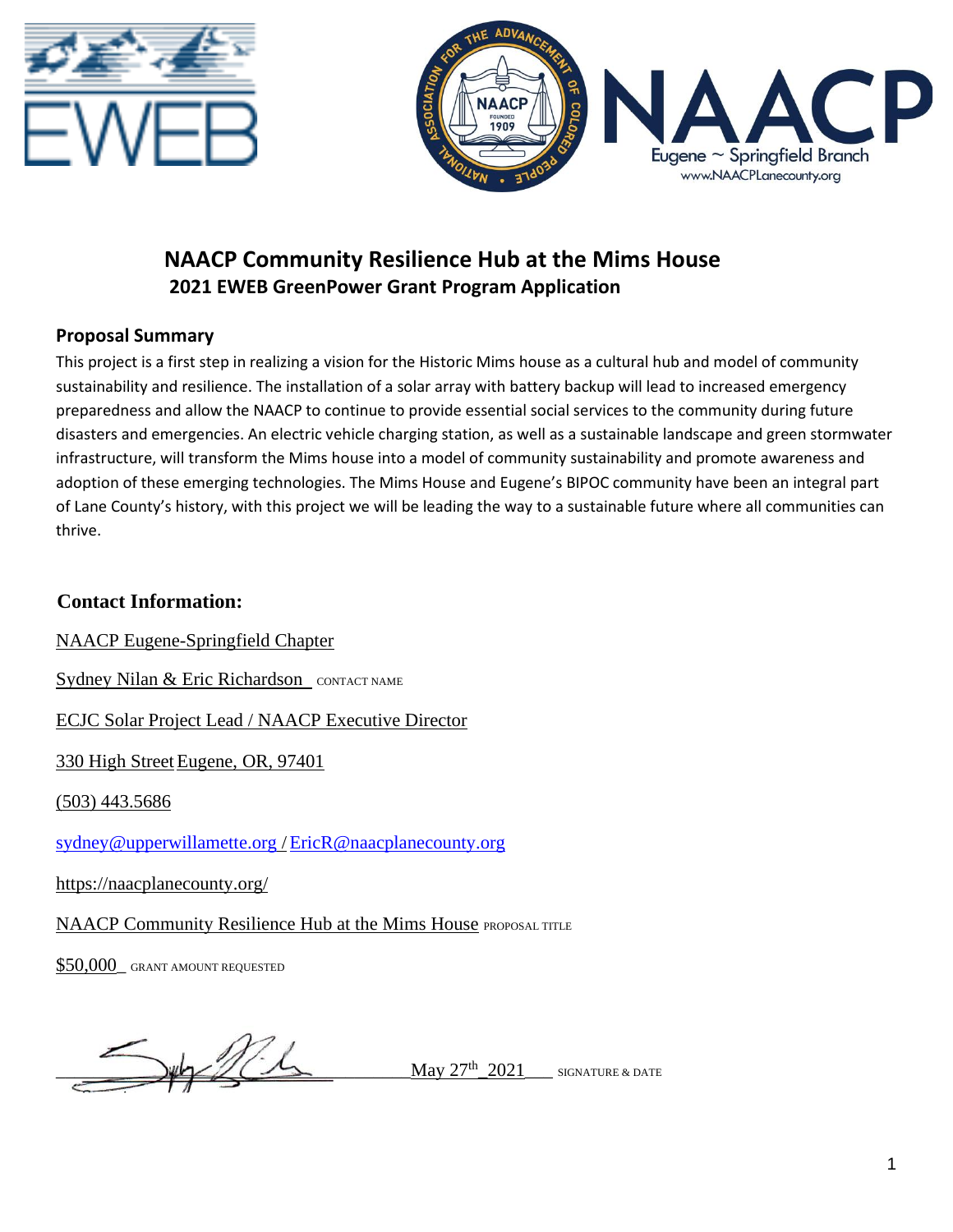## **1. Background of the Organization**

**About the Movement**: Founded in 1909 in response to the ongoing violence against Black people around the country, the NAACP (National Association for the Advancement of Colored People) is the largest and most pre-eminent civil rights organization in the nation. We have over 2,200 units and branches across the nation, along with well over 2 million activists. **Our mission is to secure the political, educational, social, and economic equality of rights in order to eliminate race-based discrimination and ensure the health and well-being of all persons.** The vision of the National Association for the Advancement of Colored People is to ensure a society in which all individuals have equal rights without discrimination based on race. The Eugene Springfield NAACP is unit 1119 of the over 2,200 NAACP branches across the country.

## **Objectives**

- To ensure the political, educational, social, and economic equality of all citizens
- To achieve equality of rights and eliminate race prejudice among the citizens of the United States
- To remove all barriers of racial discrimination through democratic processes
- To seek enactment and enforcement of federal, state, and local laws securing civil rights
- To inform the public of the adverse effects of racial discrimination and to seek its elimination
- To educate persons as to their constitutional rights and to take all lawful action to secure the exercise thereof, and to take any other lawful action in furtherance of these objectives, consistent with the NAACP's Articles of Incorporation and this Constitution.

## **Current programs and operating budget**

The Eugene Springfield NAACP has five key areas of work to achieve their objectives and mission. These areas are led by committees composed of NAACP staff and local volunteers which organize and carry out our programming. Committees include: Environmental & Climate Justice, Legal Redress, Health, Education, and Housing

## Environmental and Climate Justice

The NAACP ECJ Program was created to provide resources and support community leadership in addressing this human and civil rights issue by advocating for these three objectives:

- 1) Reduce Harmful Emissions, Particularly Greenhouse Gases We combine action on shutting down coal plants and other toxic facilities at the local level, as well as building of new toxic facilities, with advocacy to strengthen development, monitoring, and enforcement of regulations at federal, state, and local levels. Also includes a focus on corporate responsibility and accountability.
- 2) Advance Energy Efficiency and Clean Energy

We work at the state level on campaigns to pass renewable energy and energy efficiency standards while simultaneously working at the local level with small businesses, unions, and others on developing demonstration projects to ensure that communities of color are accessing revenue generation opportunities in the new energy economy, while providing safer, more sustainable mechanisms for managing energy needs for our communities and beyond.

3) Strengthen Community Resilience and Livability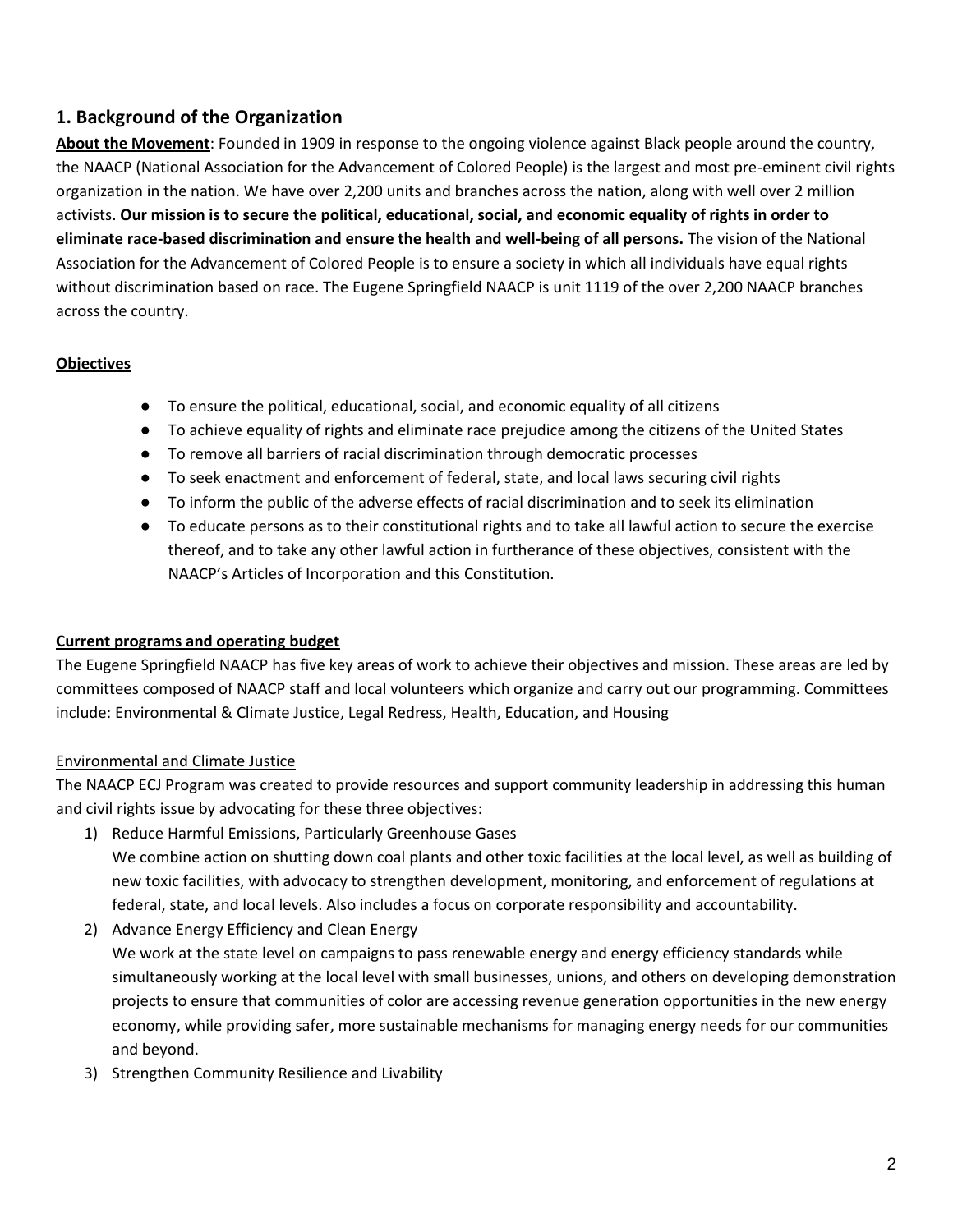We work to ensure that communities are equipped to engage in sustainability/climate action planning that integrates policies and practices on advancing food justice, advocating for transportation equity, upholding civil and human rights in emergency management, and facilitate participatory democracy.

### Legal Redress

The mission of the Legal Redress Committee is to advocate for equal treatment and dignity for all people in our community. The committee researches an advocates for BIPOC in the areas of criminal justice and HELP HEREadvocates for the BIPOC community, providing input and review to local judicial and police oversight committees They encourage community members to call on them for assistance having to do with housing, employment, racial discrimination or other difficulties arising from intolerance or bias. The committee manages a hotline where community members can report complaints or incidences.

#### **Health**

The NAACP Health Committee brings together local health care professionals and organizations that meet weekly to organize and implement programming in the areas of health awareness, connecting people to programs and resources (such as SNAP and mental health services), and perinatal wellness. Partners include Peacehealth, Planned Parenthood, Oregon Department of Human Services, HIV alliance, Relief Nursery, Nurturely, Trillium Health Service, & Lane County Public Health.

#### Education

The Education Committee works on issues of education and equity. Current activities include advocacy at the state level, monthly parent forms, and the SMART reading program (?), as well as working with Lane ESD/County? to implement the Lane African American/Black Student Success Program through their tutoring, youth council, and other programs.

#### Housing

The Housing committee advocates for best practices and legislative policies for equitable housing and BIPOC housing access in partnership with Squareone Housing and Better Housing Together.

#### 2021 Budget

| <b>Expenses</b>                    | \$          |           |  | Income                            |  | \$                   |  |
|------------------------------------|-------------|-----------|--|-----------------------------------|--|----------------------|--|
| <b>ITEM</b>                        | <b>AMNT</b> | FT/PT     |  | <b>SOURCE</b>                     |  | <b>AMOUNT</b>        |  |
| Salaries & wages                   |             |           |  | Government grants &<br>contracts: |  | \$60000<br>\$285,000 |  |
| Position title: Executive          | \$45000     | <b>FT</b> |  |                                   |  |                      |  |
| Position title: ECJ coordinator    | \$20000     | PT        |  |                                   |  |                      |  |
| Position title: Office outreach    | \$30000     |           |  |                                   |  |                      |  |
| Position title: Health Outreach    | \$12000     |           |  |                                   |  |                      |  |
| Position title: Exec Assistant     | \$12000     | PT        |  | Foundations:                      |  | \$75000              |  |
| <b>Position: Partner relations</b> | \$6000      |           |  |                                   |  |                      |  |
|                                    |             |           |  |                                   |  |                      |  |
| Position title: BTS coordinator    |             | PT        |  | Corporations:                     |  | \$5000               |  |
| Position Tutor/Driver              | \$20000     |           |  |                                   |  |                      |  |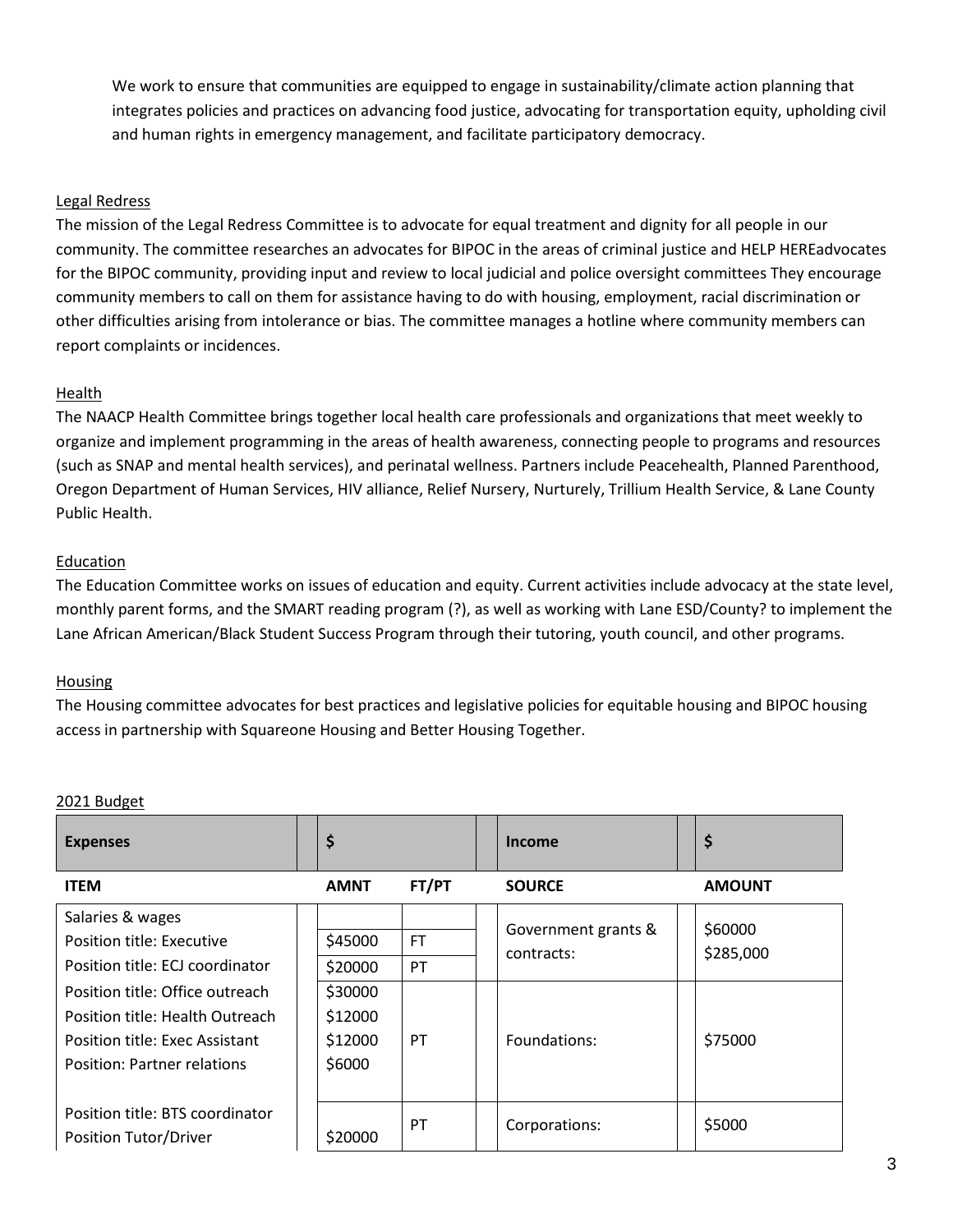|                                           | \$12500 |    |                                                                             |  |         |
|-------------------------------------------|---------|----|-----------------------------------------------------------------------------|--|---------|
| Position title: Office Manager            | \$30000 | PT | Religious Institutions:                                                     |  | \$2500  |
| Fringe benefits & payroll taxes:          | \$8,060 |    | United Way, Combined<br>Federal Campaign &<br>other federated<br>campaigns: |  | 25000   |
| Distribution Hub/Gift cards:              | \$10000 |    | Individual<br>Contributions:                                                |  | \$2500  |
| Leadership cohort:                        | \$10000 |    | Fundraising events &<br>merchandise:                                        |  | \$25000 |
| Mims House/Community<br>Garden:           | \$35000 |    | Membership income:                                                          |  | \$2700  |
| <b>Direct Assistance</b><br>Fund/Housing: | \$75000 |    | In-kind support:                                                            |  | \$5000  |
| Marketing<br>Outreach/Development:        | \$25000 |    | Other (earned income,<br>consulting fees, etc. -<br>please specify):        |  |         |
| Printing & copying:                       | \$750   |    | Consulting:                                                                 |  | \$3000  |
| Telephone & fax:                          | \$2000  |    | $\ddot{\cdot}$                                                              |  |         |
| Postage & delivery:                       | \$300   |    | $\ddot{\cdot}$                                                              |  |         |
| Venue-Rent & utilities:                   | \$50000 |    | Tenant fees:                                                                |  | \$6000  |
| In-kind expense                           |         |    | :                                                                           |  |         |
| Other (specify):                          |         |    | $\ddot{\cdot}$                                                              |  |         |
| Total:                                    | 403,610 |    | Total:                                                                      |  | 496,700 |

## **2. Project Description**

#### **Statement of the primary purpose of the project and its relationship to EWEB's mission**

The NAACP community resilience project includes the installation of a 6.75Kw solar electric system (PV panels) on the roof of the Historic Mims House located at 330 High Street in Eugene, a battery backup system and EV charging station, and the design of a sustainable landscape and community gathering space. The purpose of this project is to help build energy resilience and community sustainability at the Historic Mims House. Concurrent with EWEB's mission of enhancing the vitality of our community, we believe that a partnership with EWEB will strengthen our ability to serve Eugene's BIPOC community by establishing a resilient, public-facing energy system.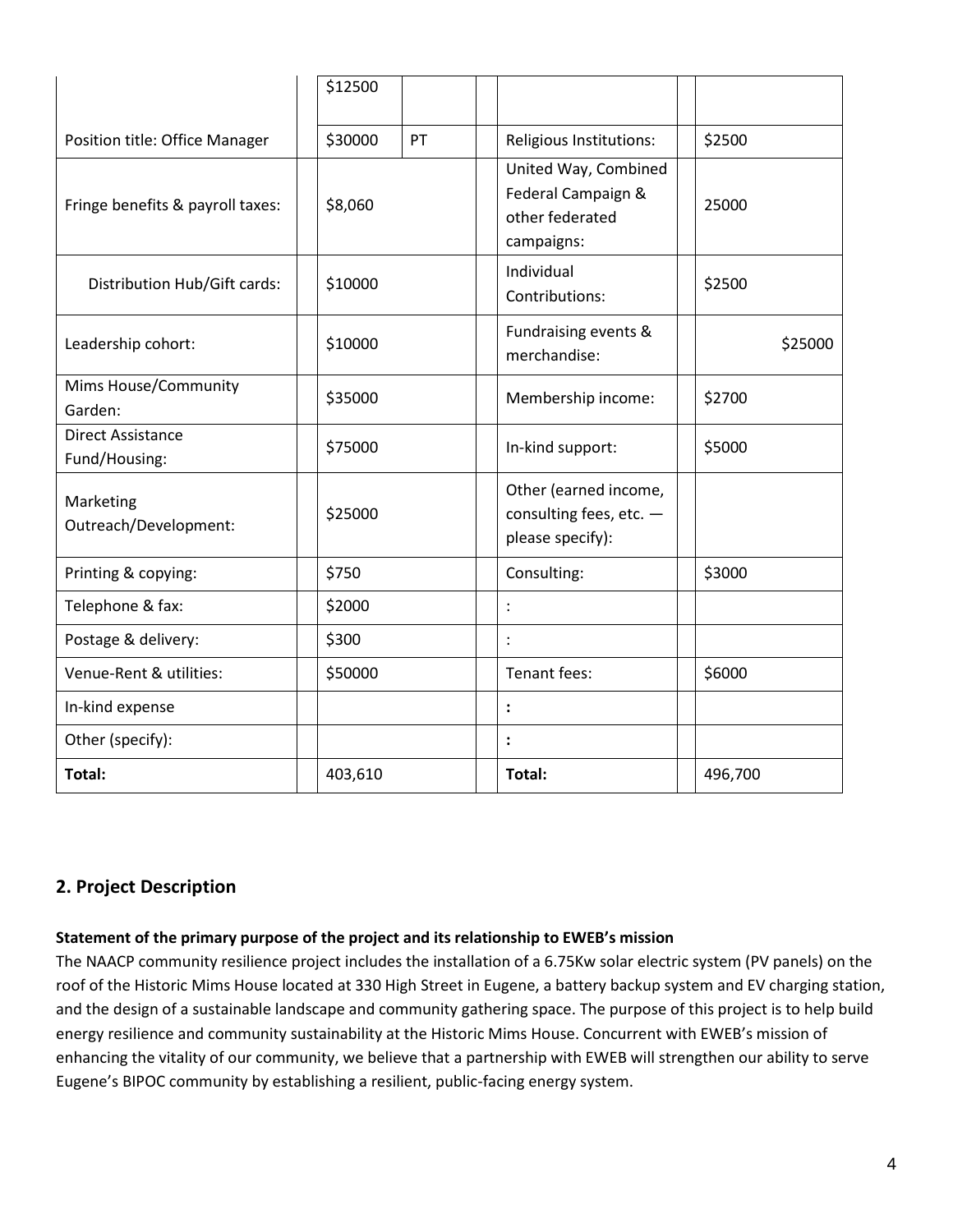The NAACP provides essential health and social services to the community, including a food distribution center, legal services, and connecting underserved populations with mental and other health and housing services. Through these investments in energy resilience, including a battery backup system, the Mims House and NAACP will be able to provide a community hub of emergency preparedness and continue the provision of essential services when our communities need them the most. By serving as a model of community sustainability the Mim's House will showcase green technologies, such as solar power, electric transport, and sustainable urban landscaping, increasing local awareness and adoption of these technologies which protect our environment and improve our water quality.



#### **The population you plan to serve and how they will benefit from the project**

The Mims House serves as a resource hub and a cultural center for the BIPOC community, with an emphasis on recognizing the important role Eugene's Black community and the Mims family has played in the history of the area. This project will help support our organization's work on behalf of the community including the operations for the Eugene/Springfield NAACP administrative office and food pantry, and our general work toward reducing emissions, advocating for clean energy, and building resilience and livability within Eugene. With the help of this grant, we can complete the solar installation project while continuing to put our own resources toward our work on social and environmental justice.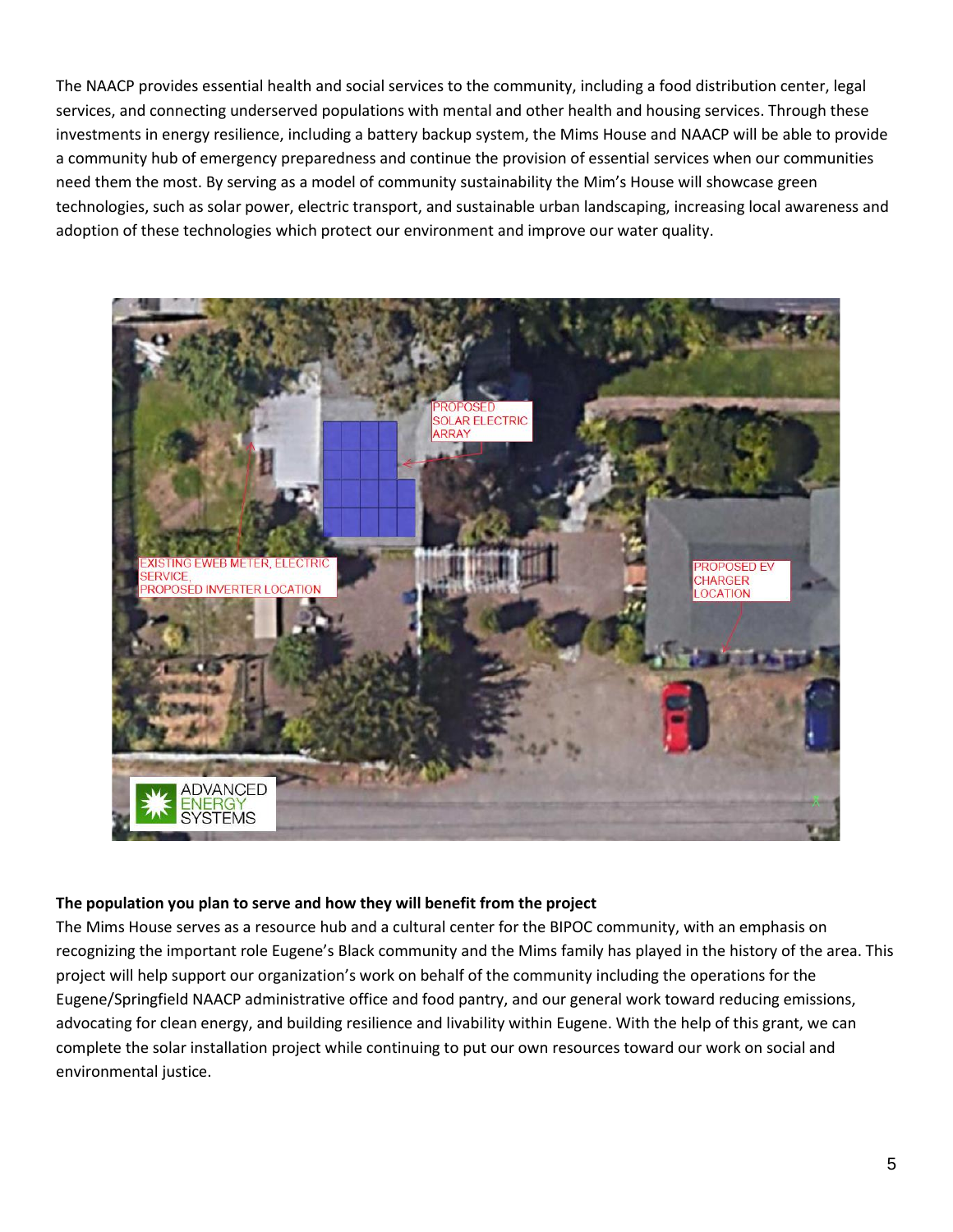### **Strategies you will employ to implement the project**

### Partnership and Coalition Building

Our Environmental and Climate Justice Committee meets bi-weekly and continually introduces sub-committees to tackle specific tasks by pooling resources to move projects forward. This project falls under our resilience committee, which consists of representatives from local environmental advocacy organizations and concerned, motivated community members.

### Community Education

We believe that education is critical in empowering our community to take action on emissions reduction, clean energy and energy efficiency. As a cultural center and resource hub, the Mims House serves as a perfect location to showcase a successful partnership between EWEB, the NAACP, and the broader community. Education is at the forefront of our organization's efforts from free public events to newsletters and testifying at City Council and town halls, we continually use education as a strategy to gain community buy-in and move projects forward.

### Multi-stakeholder Planning & Implementation

For this project specifically, we have enlisted help from a variety of organizations including City of Eugene, Rainbow Valley Design and Construction, Better Housing Together, the Upper Willamette Stewardship Network, Advanced Energy Systems, and the Urban Waters & Wildlife Partnership. By collaborating with all stakeholders involved, we can generate the resources and expertise needed to successfully plan and carry out this work. Our partners have already generously contributed to the planning of this project and have pledged their continued support and contributions for the duration of the project.

### Surveying, Permitting, Planning, and Zoning

In order to ensure that the Mims House can serve as a community hub now and into the future it will be essential for us to carry out our due diligence and thorough planning. We will first carry out a structural assessment of the property and a site survey. These will provide the basis of a Master Plan - a vision for the Mims house as a community gathering space with capacity for events as well as inviting green infrastructure and sustainable landscaping. The Master Plan will lay the foundation for working with the City to re-zone the Mims House to a special Historic designation, recognizing the important place of the Mims family and the Black community in Lane County's history and allowing for the expansion of services and uses of the property. We are currently working closely with the City and Councilors to build a partnership and the City has been generous in their support and potential of covering costs associated with zoning, permitting, and structural needs of this important historic property.

## **3. Project Evaluation**

Our criteria for a successful project include both social and environmental aspects. In the short term, we hope to solidify our partnerships and our collaborative team, bringing together professionals from the community to work together with local city and county government to make the vision of a historical and sustainable Mims house a reality. Success for this first phase of the project will be characterized by a successful rezoning of the Mims house to a special historic property that can provide educational and social services to the community. In the 18 months of the project timeline we will have successfully completed the following deliverables:

1) Site survey and structural analysis of the Mims property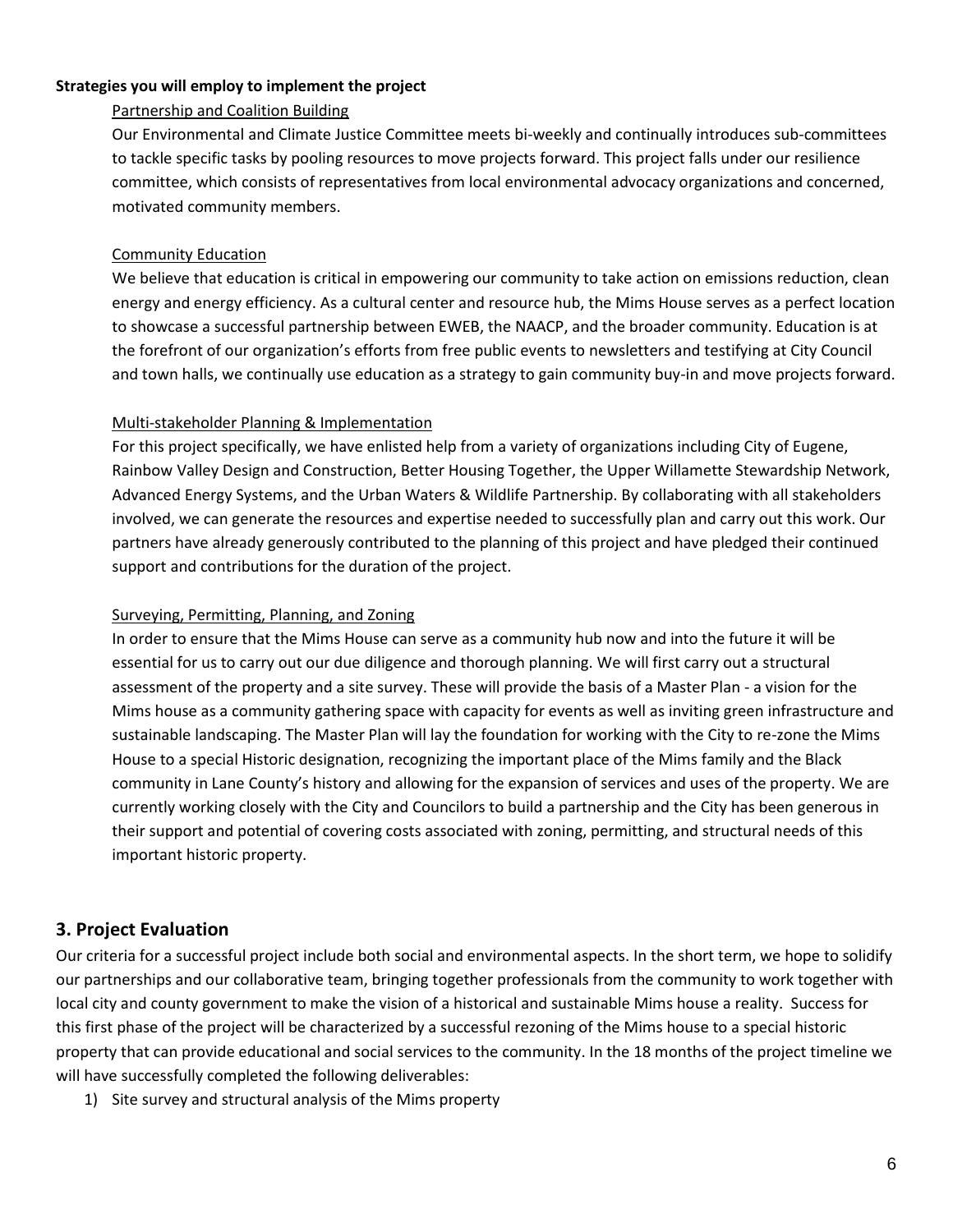- 2) Master Plan including a carport with an electric vehicle charging station, a gazebo & community events space (both gazebo & carport with solar capacity) and a Trout Friendly landscaping design that provides urban habitat and ecosystem services
- 3) Successful zoning change to Special Historic Designation that will lay the groundwork for the Mims House to become a community hub connecting residents with social and educational services
- 4) The installation of the first phase of solar arrays on the existing house on the Mims property
- 5) The installation of battery storage to ensure the community has access to cell phone charging and basic necessities in the case of future disasters or emergencies
- 6) The installation of an Electric Vehicle Charging Station

## **The results you hope to achieve by the end of the funding period**

We hope to achieve increased community resilience through access to a community hub that can serve the community for onion service provision, events and gatherings, and during future emergencies or times of crises. Community awareness of sustainable technologies will increase, leading to future adoption of green technologies such as green stormwater infrastructure, PV arrays, and electric vehicles. This project will also lead to improved economic health of the NAACP through energy savings of \$36,940 over the life of the solar electric system. By the end of the funding period we hope to have strengthened our coalition of community partners and supporters to ensure that in future phases of the project we can call on local resources, expertise, and support to ensure long-term project viability.

The environmental impact of the solar-electric system installed is equivalent to 3.4 tons of CO2 and will provide a cost savings to the NAACP of approximately \$599 yearly, which will be able to be redirected for NAACP's operating expenses and service provision.

#### **Energy Savings**



**First Year Savings** 7,503 kWh First Year Savings x \$0.091 From EWEB  $=$  \$598.83 Savings

35 Year Energy Savings 241,452 kWh at 4.0% Energy Rate Inflation  $=$  \$36,940 Total Savings



#### **The method by which you will measure effectiveness**

We will measure the effectiveness of the project primarily by the completion of project components in line with the project timeline and budget (below). We will also measure effectiveness through tracking energy savings and sharing those with NAACP's members through their regular newsletters. Success will be measured in the number of community events that bring the public to gather together and provide the opportunity to learn about the project and how the public can invest in green technologies in their homes and neighborhoods. With increasing disasters and emergencies resulting from climate change, the project's effectiveness will also be proven in the future when community members have somewhere to turn to charge their phones, receive important information and services, and access food and other supplies during emergencies and power outages.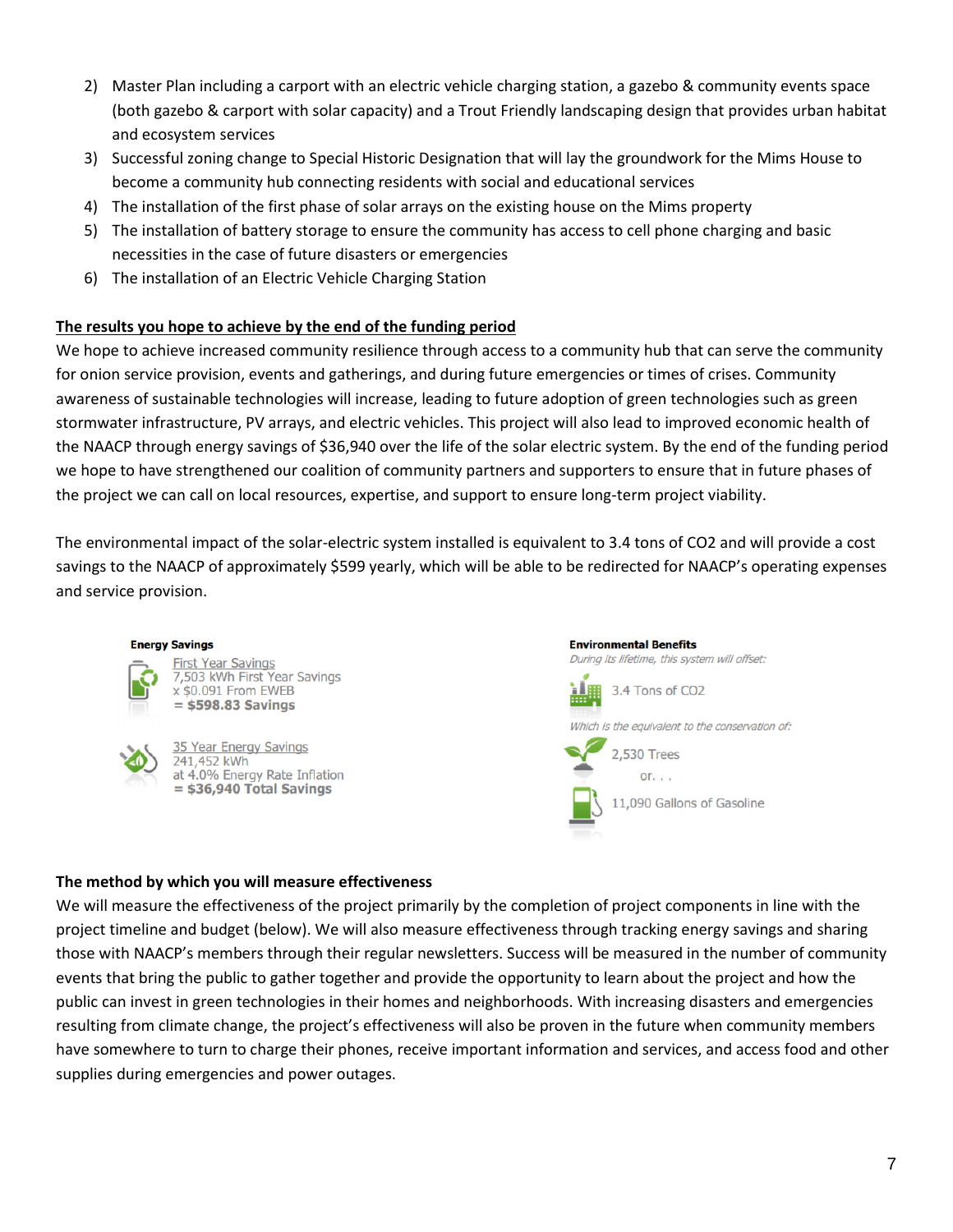## **4. Budget and Timeline**

The following budget includes the development of a comprehensive master plan detailing future use of the historic property and the design of additional components (carport with additional EV charging stations and gazebo for community events, both with additional solar capacity). This first phase of the project will result in the above mentioned deliverables and installation of the first phase of the solar-electric system on the existing structures. It will also lay the groundwork for future construction and installation of green stormwater infrastructure, carport and gazebo with additional solar capacity. We have already secured over \$35,000 in contributions from our partners and expect to secure an additional \$21,000 in re-zoning and cost-offsets through our partnership with the City of Eugene. The total cost of the project is \$106,100 dollars.

| Project Budget: NAACP COMMUNITY RESILIENCE HUB AT THE MIMS HOUSE              |                              |                                |                                |                             |                                     |                                                       |                        |  |
|-------------------------------------------------------------------------------|------------------------------|--------------------------------|--------------------------------|-----------------------------|-------------------------------------|-------------------------------------------------------|------------------------|--|
| <b>Activity 2021-2022</b>                                                     | Estimated Secured ed<br>Cost | <b>Match</b>                   | <b>Unsecur</b><br><b>Match</b> | <b>EWEB</b><br><b>Funds</b> | Contractor/<br><b>Installer</b>     | Source/Secu<br>red                                    | <b>Timeline</b>        |  |
| Site Survey & Structural<br>Assessment                                        | \$3,000                      | \$3,000                        |                                |                             | <b>TBD</b>                          | <b>NAACP</b><br>/secured                              | July-Sept 2021         |  |
| Structural<br>improvements<br>(Historic)                                      | \$6,000                      |                                | \$6,000                        |                             | TBD                                 | City/<br>unsecured                                    | June-Aug 2022          |  |
| Develop Master Plan<br>(with green<br>stormwater)                             | \$10,500                     | \$10,500                       |                                |                             | <b>LTWC</b>                         | <b>LTWC</b><br>( \$8,000)<br><b>NAACP</b><br>(52,500) | Aug 2021-Aug 2022      |  |
| Permitting & Zoning                                                           | \$15,000                     |                                | \$15,000                       |                             | Rodney/ City                        | City/<br>unsecured                                    | Aug 2021-Sept 2022     |  |
| Project Coordination,<br><b>Budgeting &amp;</b><br><b>Fundraising Support</b> | \$21,600                     | \$21,600                       |                                |                             | UWSN/Sydney                         | UWSN/<br>secured                                      | Throughout             |  |
| Solar Install Phase 1<br>(Front house roof)                                   | \$21,000                     |                                |                                |                             | Advanced<br>\$21,000 Energy Systems | EWEB/<br>unsecured                                    |                        |  |
| Storage/Battery                                                               | \$28,000                     |                                |                                |                             | Advanced<br>\$28,000 Energy Systems | EWEB/<br>unsecured                                    | Dec 2021-March<br>2022 |  |
| <b>Charging Station</b>                                                       | \$1,000                      |                                |                                |                             | Advanced<br>\$1,000 Energy Systems  | EWEB/<br>unsecured                                    |                        |  |
| <b>Totals</b>                                                                 |                              | $$106,100$ $$35,100$ $$21,000$ |                                | \$50,000                    |                                     |                                                       |                        |  |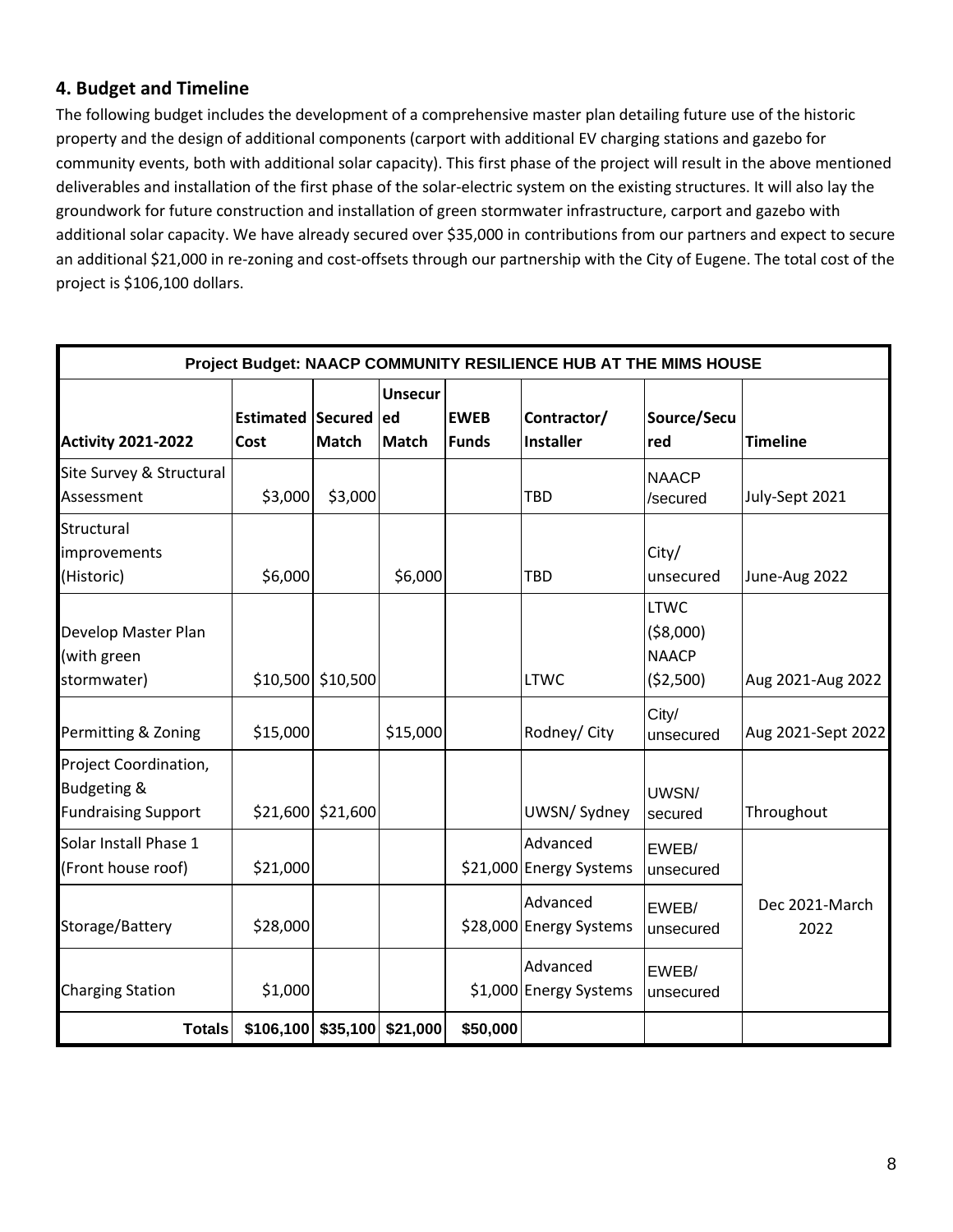#### **Project Timeline: 2021-2022**



## **5. Please see Attachments**

Solar Proposal from Advanced Energy Systems

Proof of nonprofit status (copy of IRS 501(c)4 letter)

List of NAACP board of directors

One-paragraph resumes of key staff working on the project

Amount and source of any other funding support previously received from EWEB (if applicable)- None

Proof of ownership or authority to install equipment at or otherwise modify building (Letter from the Mims)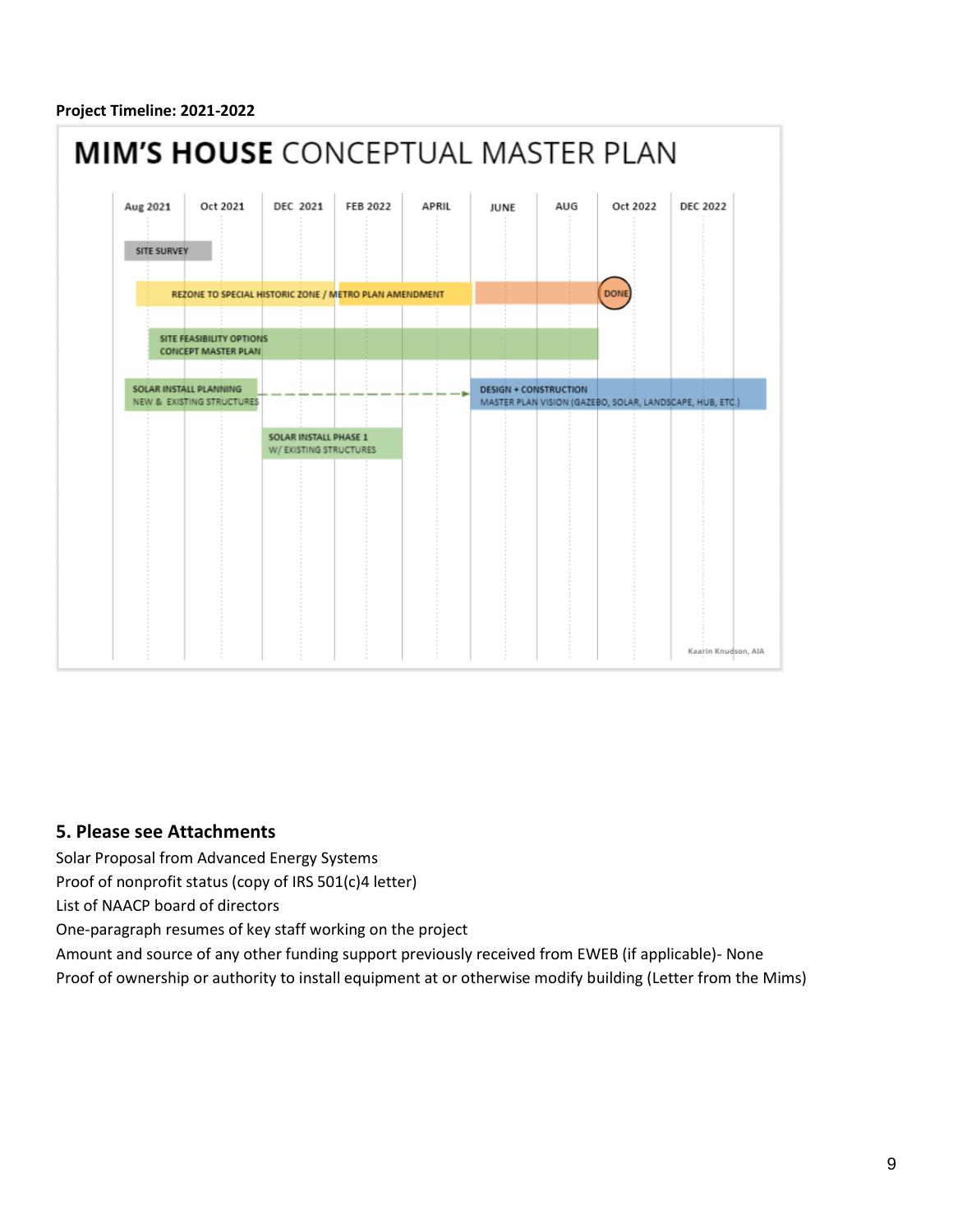

### **Key Staff for NAACP Solar Project**

The team working on the project are a mix of volunteers and consultants from the community working to realize the vision for the Mims House as a model of community sustainability.

## Sydney Nilan: Coordinator of the Upper Willamette Stewardship Network & ECJC Solar Project Lead

Sydney is facilitating and co-managing this collaborative project. Brining her expertise in budgeting, fundraising, project management, and facilitating multi stakeholder processes, she is the go-to person for anyone looking to support the project. Sydney will be leading the project in partnership with Eric Richardson.

## Eric Richardson: NAACP Eugene-Springfield Chapter Executive Director

Eric is the Executive Director of the NAACP, working tirelessly to coordinate the many volunteer and staff-led programs under the NAACP's umbrella. Eric provides the vision and the backbone for the project, bringing in whoever and whatever is needed to make the project a success. His extensive work in all aspects of social organizing have been critical to the NAACP over the past 8 years. His dedication to the cause and willingness to share his valuable insights and endless energy have made him a pillar of the local community.

## Kaarin Knudsen: Principle & Partner Larco/Knudsen & Better Housing Together Project Lead

Kaarin is a local powerhouse working tirelessly in the areas of sustainable urban design, housing, and community engagement. Her knowledge, local connections, and experl guidance are crucial to the development and implementation of the vision of this project.

## Rodney Boehner: City Planner with the City of Eugene

Rodney is a key partner, bringing his knowledge and experience in zoning and land use to assist with re-zoning the Mims house to a special historic designation. Rodney brings vast knowledge of the processes, costs, and cost-offset opportunities associated with designating and maintaining a historic property in Downtown Eugene.

## Alec Dakers: Lead Designer & Sustainability Coordinator, Rainbow Valley Design & Construction

Alec brings 22 years of experience in sustainable design, as well as his longtime community connections. He and Rainbow Valley are key partners of the NAACP and have given generously of their time and expertise, as well as services and materials, to support the success of many of the NAACP's programs. Alec continues to provide expert guidance, technical assistance, and even sometimes a crew of professional support staff to make sure the vision is a success

## Sarah Whitney (Urban Habitats and Stormwater Specialist) & Miranda Hawkes (Drafter & Designer) Urban Waters & Wildlife Partnership, Long Tom Watershed Council

Miranda and Sarah are bringing their urban restoration and sustainable design expertise to assist with master planning for the Mims House. This includes landscape design that captures the historic importance of the Mims house and creates opportunities for community gathering. They will also be designing the green stormwater facilities in accordance with the Long Tom Watershed Council's Trout Friendly Landscapes program.